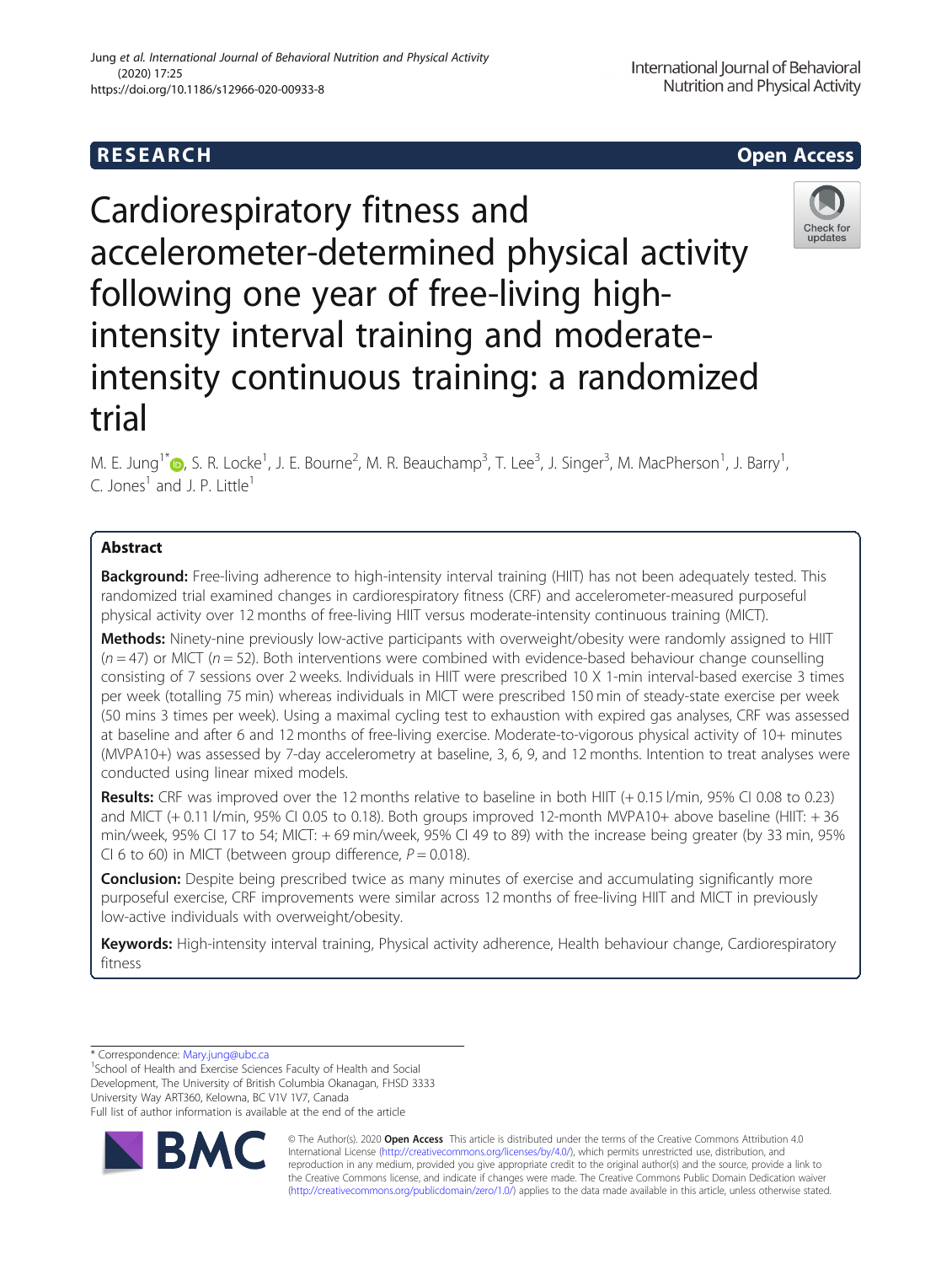# Introduction

High-intensity interval training (HIIT) has attracted substantial attention as an efficacious and time-efficient exercise strategy. Systematic reviews and meta-analyses of supervised exercise training studies consistently demonstrate HIIT improves cardiorespiratory fitness (CRF), often in a manner superior to traditional moderateintensity continuous training (MICT) [[1,](#page-9-0) [2](#page-9-0)]. HIIT also improves other aspects of cardiometabolic health and is touted to be particularly efficacious for improving fat loss [\[3](#page-9-0)], insulin sensitivity [[4\]](#page-9-0), and reducing diabetes risk [[5\]](#page-9-0). However, limited research has examined adherence to HIIT outside of a laboratory setting. Initial research has demonstrated previously low-active individuals can perform HIIT while supervised in a fitness facility setting [[6,](#page-9-0) [7\]](#page-9-0) or in supervised group-based exercise classes in a community park  $[8]$ , but studies have failed to assess free-living, independent physical activity behaviour and have been of limited duration (10–12 weeks). It is unclear whether HIIT is a truly viable exercise option, as compared to standard care MICT, for improving CRF and cardiometabolic risk in the real-world.

Self-management of a behaviour as complex as sustaining exercise over time is challenging. Exercise adherence rates are notoriously low in the general population [[9,](#page-9-0) [10](#page-9-0)] and in individuals following a supervised training intervention [[11](#page-9-0), [12](#page-9-0)]. Utilizing evidence-informed behaviour change techniques is strongly encouraged for promoting exercise adherence [\[13](#page-9-0)]. Self-efficacy, individuals' confidence in their skills or abilities to perform a given action, is a psychological resource necessary for the successful initiation and maintenance of health behaviors [\[14](#page-9-0)]. Task (i.e., confidence to perform a particular exercise modality) and self-regulatory (i.e., confidence to self-manage, selfmonitor exercise) forms of efficacy are both important beliefs for individuals to develop throughout a behaviour change intervention to promote adherence.

Assuming previously low-active individuals will adhere to HIIT simply because it is efficacious and timeefficient is naïve and not in line with best practices of exercise self-management. With this in mind, we previously conducted a pilot study whereby 2 weeks of supervised HIIT was partnered with a brief (7 session) behaviour change counselling intervention that demonstrated preliminary evidence that previously low-active individuals with overweight/obesity at elevated risk for type 2 diabetes can adhere to HIIT over one [\[15](#page-9-0)] and six [[16\]](#page-9-0) months in free-living conditions.

The primary aim of this randomized trial was to compare differences in CRF between those performing selfselected free-living HIIT and MICT measured 6- and 12-months after a brief two-week supervised intervention combined with behaviour change counselling. Secondary aims were to examine accelerometer-measured purposeful exercise [moderate-to-vigorous physical activity in bouts of  $\geq 10$  min (MVPA10+)], body composition, and self-efficacy.

# Method

The protocol of this registered trial [\(ClinicalTrials.gov](http://clinicaltrials.gov) # NCT02164474) is published elsewhere [\[17\]](#page-9-0). As such, an overview of the methods is presented. CONSORT checklist provided in Additional file [1](#page-8-0).

# Study design

Small Steps for Big Changes was a two-arm parallel group randomized trial that compared change in CRF and adherence to HIIT versus MICT 12 months following a two-week brief exercise counselling program in individuals who were low active and with overweight and obesity.

# **Participants**

Eligible participants were between the ages of 30 and 65, were low-active (i.e., engaged in 2 or less bouts of moderate and/or vigorous aerobic exercise per week in the previous 6-months), had a body mass index (BMI) between 25 and  $40 \text{ kg/m}^2$ , and were cleared to engage in vigorous exercise using the Physical Activity Readiness Questionnaire-Plus (PAR-Q+)  $[18]$  $[18]$ . Participants were recruited through paper and online ad postings in the community (e.g., posters in community centres, coffee shops, online advertisements).

# Procedure

This study received clinical research ethics approval from the first author's university research ethics board and met the ethical standards of the Declaration of Helsinki. Eligible participants provided written informed consent. An external statistician computer-generated (SAS PROC PLAN) random allocations to condition (1:1, HIIT or MICT) using permutated blocks of random size, stratified for sex; these were accessed by the project coordinator via password-protected website. Participants in both conditions completed 10 exercise sessions over a two-week period, seven of which were one-on-one supervised sessions conducted in the laboratory (exercise training plus counselling), while three were conducted at home to foster independence.

# Exercise protocol

The exercise prescriptions for each condition were progressive and matched for estimated external work. HIIT involved sessions progressing from 4 to  $10 \times 1$ -min highintensity intervals at  $\sim$  80–90% VO<sub>2</sub> peak interspersed with 1-min rest periods at  $\sim$  40% VO<sub>2</sub>peak and with 5 min of warm up and cool down. MICT involved sessions progressing from 20 to 50 min of continuous moderate-intensity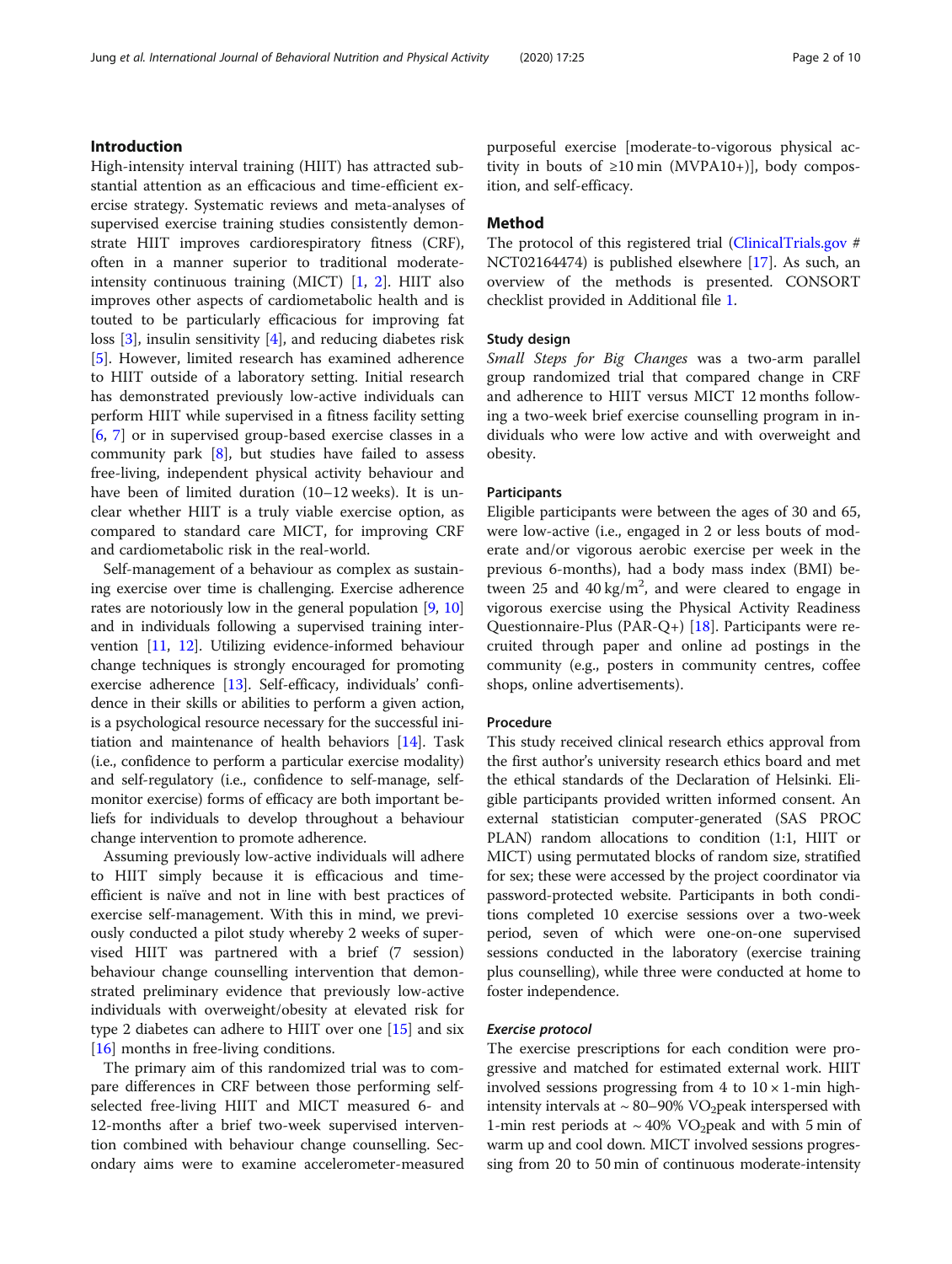exercise at  $\sim$  45–55% VO<sub>2</sub>peak. All participants were exposed to a variety of exercise formats (e.g., stationary cycling, treadmill, elliptical, walking outside) and were able to self-select the exercise modality for four of the supervised sessions with the remaining three performed as stationary cycling to ensure accurate intensity based on the baseline VO<sub>2</sub>peak test. Participants wore a heart-rate monitor that provided them with feedback to understand the physiological exercise sensations (i.e., breathing, heart rate) associated with their prescribed exercise intensity zone. Following the two-week training program, participants were recommended to exercise three times a week performing either  $10 \times 1$  min high intensity intervals or 50 min of continuous moderate intensity exercise. Participants could vary the number of intervals or duration to achieve of the prescribed total volume (i.e., 30 high intensity intervals or 150 moderate minutes).

# Exercise counselling

Participants in both conditions received the same brief exercise counselling intervention delivered throughout the two-week supervised training program. Counselling was delivered in a one-on-one format at each of the seven supervised sessions ( $\sim 10$  min per session, 70 min total) and via take-home worksheets for the three homebased sessions. A detailed description of the behaviour change techniques used to promote exercise selfmanagement are reported elsewhere [\[19](#page-9-0)]. Briefly, task self-efficacy to perform HIIT or MICT was primarily bolstered through: providing instruction on how to perform the behaviour, behavioural practice, and helping participants identify physiological cues associated with the assigned exercise intensity. Self-regulatory efficacy was bolstered through: providing participants with opportunities to practice, with feedback, on selfmonitoring, planning, and solving exercise barriers for independent exercise. Finally, salience of the positive psychological and physiological outcomes associated with exercise engagement (i.e., outcome expectations) was fostered through education and by bringing awareness to participants' own subjective experiences of exercise and the experiences of similar individuals.

Participants were provided with a self-monitoring mobile application [\[20\]](#page-9-0) to track their exercise during the 12-month trial and were sent monthly booster messages through this app to reinforce the psychological mechanisms addressed in counselling sessions. Exercise trainers monitored their participants through the app and contacted them when they failed to login for three consecutive days [\[21](#page-9-0)].

# Measures

# Demographic information

Age, sex, ethnicity, annual household income, marital status, and education level were collected at baseline.

# Cardiorespiratory fitness

was measured using peak oxygen uptake (absolute and relative  $VO<sub>2peak</sub>$ ) and peak power output ( $W<sub>peak</sub>$ ) at baseline, 6 and 12 months.  $VO_{2peak}$  was assessed by a continuous incremental ramp (15 W/min) maximal exercise test on an electronically braked cycle ergometer (Lode Excalibur, The Netherlands) with expired gas collection (Parvomedics TrueOne 2400, Salt Lake City, Utah, USA). The metabolic cart was calibrated with a 3.0 L syringe and gases of known concentration before every test.  $VO<sub>2</sub>peak$  is defined as the highest 30-s average for  $VO<sub>2</sub>$  (in l/min and ml/kg/min) and Wpeak the highest power achieved. Criteria for determining  $VO<sub>2</sub>$  peak was indicated by a leveling (< 0.100 L min-1) or decrease in  $VO<sub>2</sub>$  with increasing workload; a plateau in heart rate (< 5 bpm) and (or) attainment of age predicted maximum heart rate; a respiratory exchange ratio > 1.1; and volitional fatigue.

# Accelerometer-measured purposeful moderate-to-vigorous physical activity (MVPA)

adherence was assessed by accelerometry (Actigraph GT3X-BT, Actigraph, Pensacola, Florida, USA) at baseline and 3-, 6-, 9- and 12-month follow-up, using Freedson's (1998) uniaxial cut-points [[22\]](#page-9-0). In line with suggestion by Migueles' et al. (2017) review of accelerometry cut-points [\[23\]](#page-9-0), the driving factors for selecting Freedson (1998) cut-points was comparability between studies, as it is the most commonly used cut-points with 5-s epochs summed as counts per minute. Participants were asked to wear the accelerometer on their right hip for seven consecutive days. A total of ≥10 h of valid wear time per day was required to be included in the analyses.

Due to the intermittent nature of HIIT and the lack of standardized methods to quantify HIIT based on accelerometry, purposeful physical activity was operationalized as minutes spent in MVPA in bouts of ≥10 min (MVPA10+) [[24](#page-9-0)]. MVPA10+ was also selected a priori as a measure of interest, as at the onset of the trial, bouts of 10 min or more of moderate and vigorous physical activity was considered the minimal amount required to elicit beneficial physiological adaptations [\[25](#page-9-0)]. In line with Watson  $[26]$  $[26]$ , scoring the MVPA10+ variable allows for drops of up to 1-min in intensity, which means the intermittent nature of HIIT would still be captured. "Rest" periods were performed at  $\sim$  40% VO2peak, which would not result in a drop in accelerometer counts sufficient to cause a bout of HIIT to fail to be counted, as verified in our pilot research [\[16](#page-9-0)].

Total minutes of moderate and vigorous physical activity was also collected and analyzed ing Actilife v.6.11. Freedson cut points were used to identify time spent in each exercise intensity [\[22\]](#page-9-0). We also examined the *pro*portion of MVPA prescription achieved, by taking the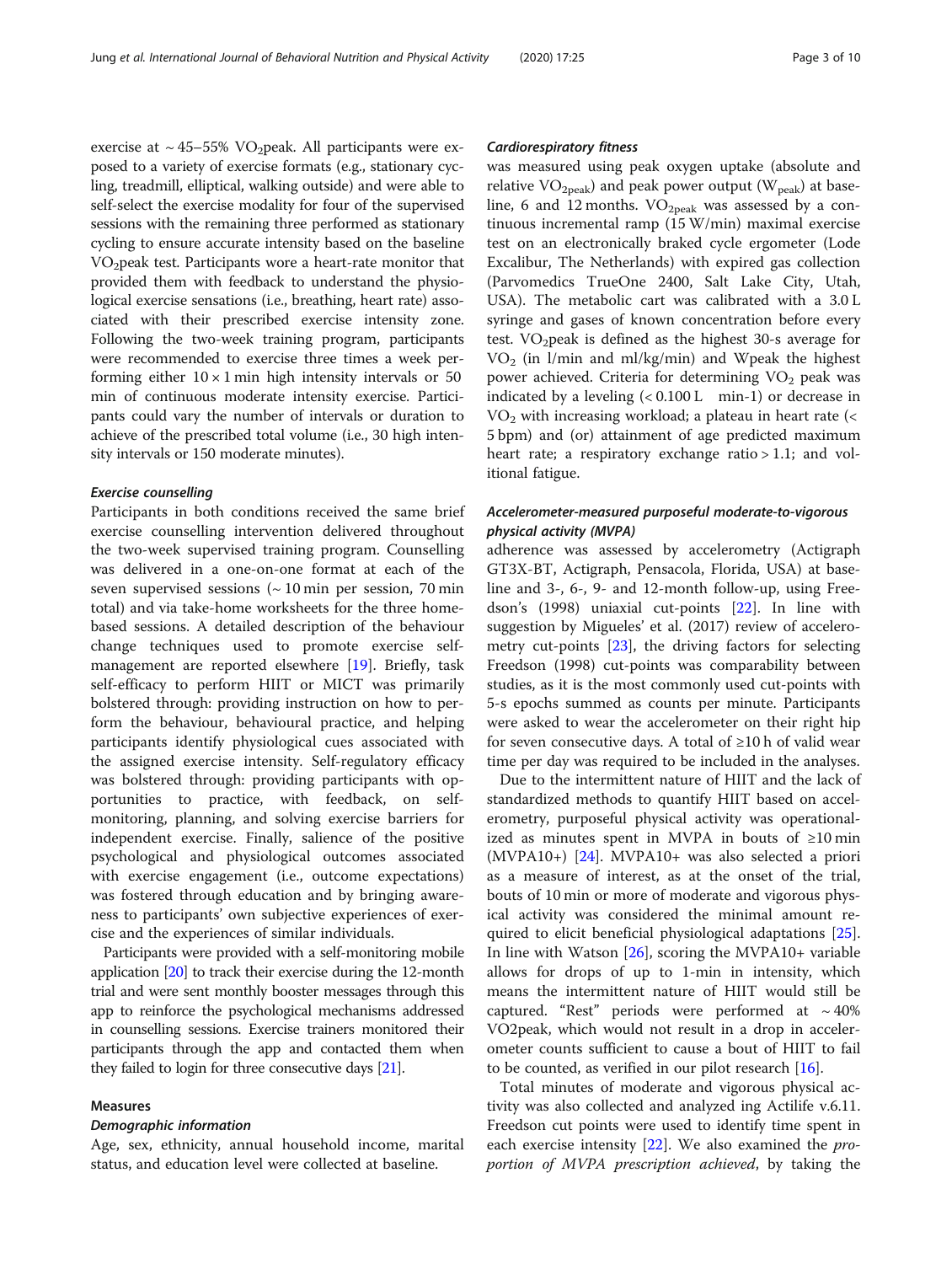total time spent in MVPA10+ and divided it by the number of minutes that was prescribed to participants in each condition as an indicant of meeting the prescribed exercise volume (HIIT was prescribed 75 min and MICT 150 min).

# App-based self-monitored exercise

Participants used a mobile application [\[20](#page-9-0)] to selfmonitor their exercise engagement. Participant could report the details of their exercise, including whether they did HIIT or MICT. Using this data as a measure of adherence to prescribed exercise, we extracted the total number of times that participants reported performing HIIT or MICT for those who self-monitored throughout the 12-month follow-up. We created weekly averages (# of bouts per week) for the first and second half of the 12-month follow-up.

# Anthropometrics

Height and weight (SECA, 700 SECA, Hamburg, Germany), and waist circumference (WC, measured at the level of the umbilicus) [[27\]](#page-9-0) were taken by the same trained research assistant at each timepoint.

# Body composition

Dual energy X-ray absorptiometry (DXA; Hologic Discovery A) scans were used to assess total body fat percentage.

#### Self-efficacy

Based on Bandura's (2006) methodological procedures [[28\]](#page-9-0), task self-efficacy assessed individuals' confidence in their abilities to perform HIIT or MICT, dependent on assigned condition. Self-regulatory efficacy assessed individuals' confidence in their abilities to manage their exercise behaviour (e.g., to schedule, plan). Responses were scored on a scale ranging from 0% (not at all confident) to 100% (*extremely confident*). Both task (4 items;  $α's \ge$ .86) and self-regulatory efficacy (14 items;  $\alpha's \geq .90$ ) had strong internal consistency. The overall scale mean was used for all analyses.

# Sample size determination

Please refer to the published protocol for a thorough description of the sample size determination [\[17](#page-9-0)]. Briefly, 15 participants per group were needed to detect a significant within-between interaction in cardiorespiratory fitness, our main outcome. This was based on a two-tailed alpha of 0.05 and 80% power, assuming a medium correlation amongst repeated measures of  $r = 0.5$ , a pooled mean of 20.8  $(SD = 4.0)$  ml/kg/min [\[15\]](#page-9-0), and a Cohen's d = .48 difference between HIIT and MICT [[2\]](#page-9-0) (calculated using G\*Power v3.1). However, our secondary outcome of MVPA typically produces greater measurement variability and we opted to determine the sample size based on the sample size requirements for detecting a clinically relevant within-group change in MVPA. To detect a difference of 10-min average MVPA per day within conditions, assuming a standard deviation of 16 [[24](#page-9-0)], with 80% power at  $p < 0.05$ , 41 participants per group were required. A conservative  $\sim$  25% loss to follow-up is anticipated and therefore the trial aimed to recruit 50 participants per group (i.e., 100 participants to be randomized).

#### Analyses

Linear mixed effect regression was used to assess the change in outcomes at month 3, 6, 9, and 12 (relative to baseline) within and between each treatment group. The regression analysis considered the change in the measurements between the follow-up visits and baseline as the outcome. Time was considered as a categorical variable and an unstructured covariance matrix, which was allowed to differ by treatment group, was used to model the correlation over time. Other than data for selfefficacy and vigorous minutes, which are described below, our data met multivariate assumptions. For selfefficacy, the distribution was non-parametric, so analyses were based on quantile regression to compare the median change in the measurements. For vigorous minutes, due to the distribution of the data, Poisson mixed effects model was used. Analyses were performed using SAS 9.4 (SAS Institute, Cary NC).

# Results

# **Demographics**

Baseline characteristics of the 99 low-active and overweight adults ( $M_{\text{age}}$  = 50.9, SD = 9.40) randomized to either HIIT  $(n = 47)$  or MICT  $(n = 52)$  are reported in Table [1.](#page-4-0) See Fig. [1](#page-5-0) for consort participant flow diagram.

The linear mixed effects results examining within- and between-group mean change from baseline to 3-, 6-, 9-, and 12-month post-intervention (with associated 95% confidence interval and p-values) for all variables are reported in Table [2.](#page-6-0) See Additional file [2](#page-8-0) for group-level descriptive statistics across the study (i.e.,  $n$ ,  $M$ ,  $SD$ ).

# Cardiorespiratory fitness

Figures [2](#page-7-0)a-c graphically depict changes in CRF (absolute  $VO<sub>2peak</sub>$  relative  $VO<sub>2peak</sub>$  and  $W<sub>peak</sub>$ ) from baseline to 6and 12-months post-intervention. Compared to baseline, both groups significantly improved on all three measures of CRF at 6-months, 12-months, and average of both timepoints. There were no significant between-group differences on any CRF measures.

# Purposeful MVPA

Both groups significantly increased minutes of MVPA10+ from baseline across the 12 months following the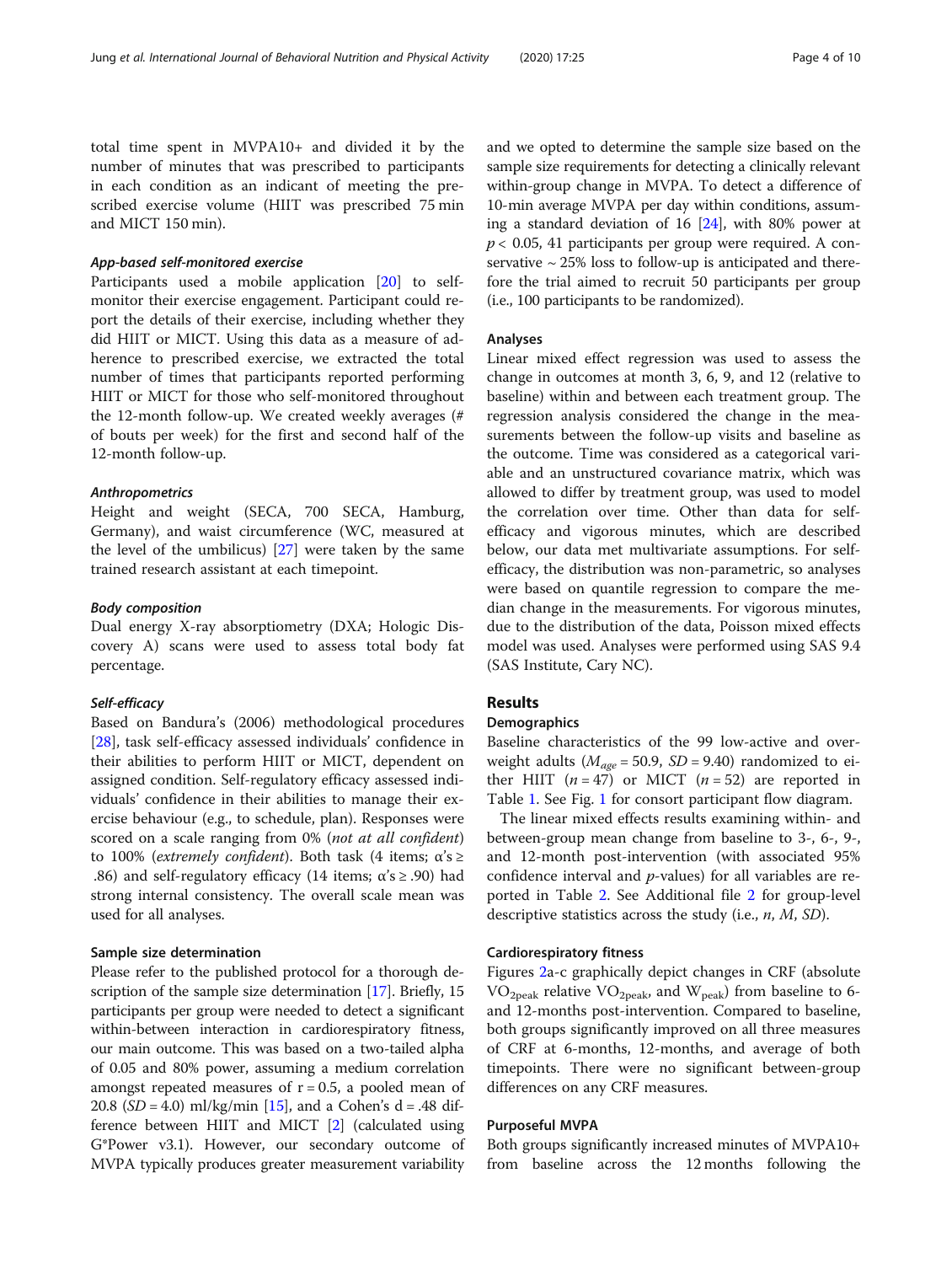<span id="page-4-0"></span>

| Jung et al. International Journal of Behavioral Nutrition and Physical Activity | (2020) 17:25 | Page 5 of 10 |
|---------------------------------------------------------------------------------|--------------|--------------|
|                                                                                 |              |              |

intervention (average of the 3-, 6-, 9-, and 12-month timepoints). There was a significant between-group difference across the year of free-living activity post-intervention as those randomized to MICT engaged in a significantly greater amount of MVPA10+ compared to those randomized to HIIT. Within groups, there were significant increases in MVPA10+ above baseline at each individual timepoint (3, 6, 9, and 12-months) except at the 12-month timepoint for HIIT, which failed to reach statistical significance  $(p = 0.13)$ . Table [2](#page-6-0) contains a breakdown of the changes in minutes of vigorous PA, moderate PA, and moderate-to-vigorous PA. Those in HIIT and MICT also reported similar withingroups changes in the proportion of MVPA prescription achieved throughout the 1 year follow-up.

# App-based self-monitored exercise

Those randomized to the MICT condition logged MICT an average of  $3.8x$ /week (SD = 1.2) in the first 6 months following the intervention and  $3.3x$ /week (*SD* = 1.3) in the second 6 months. Those randomized to the HIIT condition logged HIIT an average of  $1.9x$ /week (SD = 0.9) in the first 6 months and  $1.0x$ /week (*SD* = 0.9) in the second 6 months. Interestingly, those in HIIT also reported engaging in MICT an average of  $1.2x$ /week (SD = 1.0; 3.1x/week total exercise) in the first 6 months and  $1.4x$ /week  $(SD = 1.2$ ; 2.4x/week of total exercise) in the second 6 months.

# Anthropometrics

Compared to baseline, both groups significantly reduced their waist circumference and total body fat percentage at 6-months, 12-months, and the average of both time points with no significant between-group differences. There were no significant within- or between-group changes in body mass observed throughout the study.

# Self-efficacy

There were no significant within- or between-group changes in self-regulatory efficacy observed throughout the study. Those in HIIT significantly increased their task self-efficacy at 6- and 12-months, while those in MICT significantly increased their task self-efficacy at 6 months but not at 12-months. There were no significant between-group differences at either 6- or 12-months in self-regulatory or task self-efficacy.

# **Discussion**

The main objective of this randomized trial was to compare CRF and accelerometer-assessed free-living physical activity over the 12 months following a brief 2-week behaviour change counselling intervention that included HIIT or standard care MICT. Individuals who were previously low-active and with overweight or obesity were able to sustain improvements in fitness across 1 year in both conditions. While both conditions increased

Table 1 Descriptive statistics for individuals that took part in the intervention

| Variables                                                                         | All $(N = 99)$ | $HIT (n = 47)$ | $MICT (n = 52)$ |
|-----------------------------------------------------------------------------------|----------------|----------------|-----------------|
| Age (years)                                                                       | 50.9 (9.40)    | 51.8 (8.80)    | 50.0 (9.90)     |
| Gender, n (%)                                                                     |                |                |                 |
| Male                                                                              | 28 (28.20)     | 13 (27.70)     | 15 (28.90)      |
| Female                                                                            | 69 (69.70)     | 33 (70.20)     | 36 (69.20)      |
| Did not answer                                                                    | 2(2.10)        | 1(2.10)        | 1(1.90)         |
| Body Mass (kg)                                                                    | 89.3 (20.36)   | 89.4 (21.70)   | 89.3 (19.30)    |
| Waist circumference (cm)                                                          | 108.0 (15.10)  | 108.4 (15.70)  | 107.6 (14.70)   |
| VO <sub>2</sub> absolute (L/min)                                                  | 2.01(0.63)     | 2.0(0.55)      | 2.02(0.70)      |
| VO <sub>2</sub> relative (mL/kg/min)                                              | 22.81 (5.75)   | 22.65 (4.95)   | 22.95 (6.43)    |
| MVPA 10+                                                                          | 36.33 (51.29)  | 31.33 (45.77)  | 40.61 (55.71)   |
| MVPA adherence                                                                    | 0.29(0.36)     | 0.33(0.40)     | 0.25(0.32)      |
| Task self-efficacy                                                                | 82.35 (14.97)  | 79.47 (15.72)  | 84.95 (13.88)   |
| Self-regulatory efficacy                                                          | 71.6 (14.67)   | 75.63 (14.05)  | 77.47 (15.29)   |
| Ethnic Origin, n (%)                                                              |                |                |                 |
| Caucasian                                                                         | 88 (88.90)     | 41 (87.20)     | 47 (90.40)      |
| Latin American                                                                    | 2(2.02)        | 1(2.10)        | 1(1.90)         |
| Asian                                                                             | 3(3.03)        | 2(4.30)        | 1(1.90)         |
| Native/Aboriginal                                                                 | 2(2.02)        | 1(2.10)        | 1(1.90)         |
| Other                                                                             | 2(2.02)        | 1(2.10)        | 1(1.90)         |
| Did not answer                                                                    | 2(2.02)        | 1(2.10)        | 1(1.90)         |
| Annual Household Income, n (%)                                                    |                |                |                 |
| \$0 – \$24,999                                                                    | 4(4.04)        | 1(2.10)        | 3(5.80)         |
| \$25,000 - \$49,999                                                               | 11 (11.10)     | 4 (8.50)       | 7 (13.50)       |
| \$50,000 - \$74,999                                                               | 18 (18.20)     | 11 (23.40)     | 7(13.50)        |
| \$75,000 - \$99,999                                                               | 20 (20.20)     | 11 (23.40)     | 9 (17.30)       |
| $$100,000 +$                                                                      | 44 (44.40)     | 19 (40.40)     | 25 (48.10)      |
| Did not answer                                                                    | 2(2.02)        | 1(2.10)        | 1(1.90)         |
| Education, n (%)                                                                  |                |                |                 |
| High school                                                                       | 13 (13.10)     | 8 (17.02)      | 5(9.60)         |
| College Diploma                                                                   | 32 (32.30)     | 17 (36.20)     | 15 (28.80)      |
| Bachelors Degree                                                                  | 35 (35.40)     | 14 (29.80)     | 21 (40.40)      |
| Post-Graduate Degree                                                              | 16 (16.20)     | 6 (12.80)      | 10 (19.20)      |
| Did not answer                                                                    | 3(3.03)        | 2(4.30)        | 1(1.90)         |
| Marital Status, n (%)                                                             |                |                |                 |
| Single                                                                            | 10(10.10)      | 5(10.60)       | 5(9.60)         |
| Married                                                                           | 72 (72.70)     | 37 (78.70)     | 35 (67.30)      |
| Common-law                                                                        | 5(5.10)        | 1(2.10)        | 4(7.70)         |
| Divorced                                                                          | 7(7.10)        | 2(4.30)        | 5(9.60)         |
| Widowed                                                                           | 2(2.00)        | 1(2.10)        | 1(1.90)         |
| Did not answer                                                                    | 3(3.03)        | 1(2.10)        | 2(3.85)         |
| Note: All values are mean (SD) unless indicated as $n$ (%). $n = 2$ missing value |                |                |                 |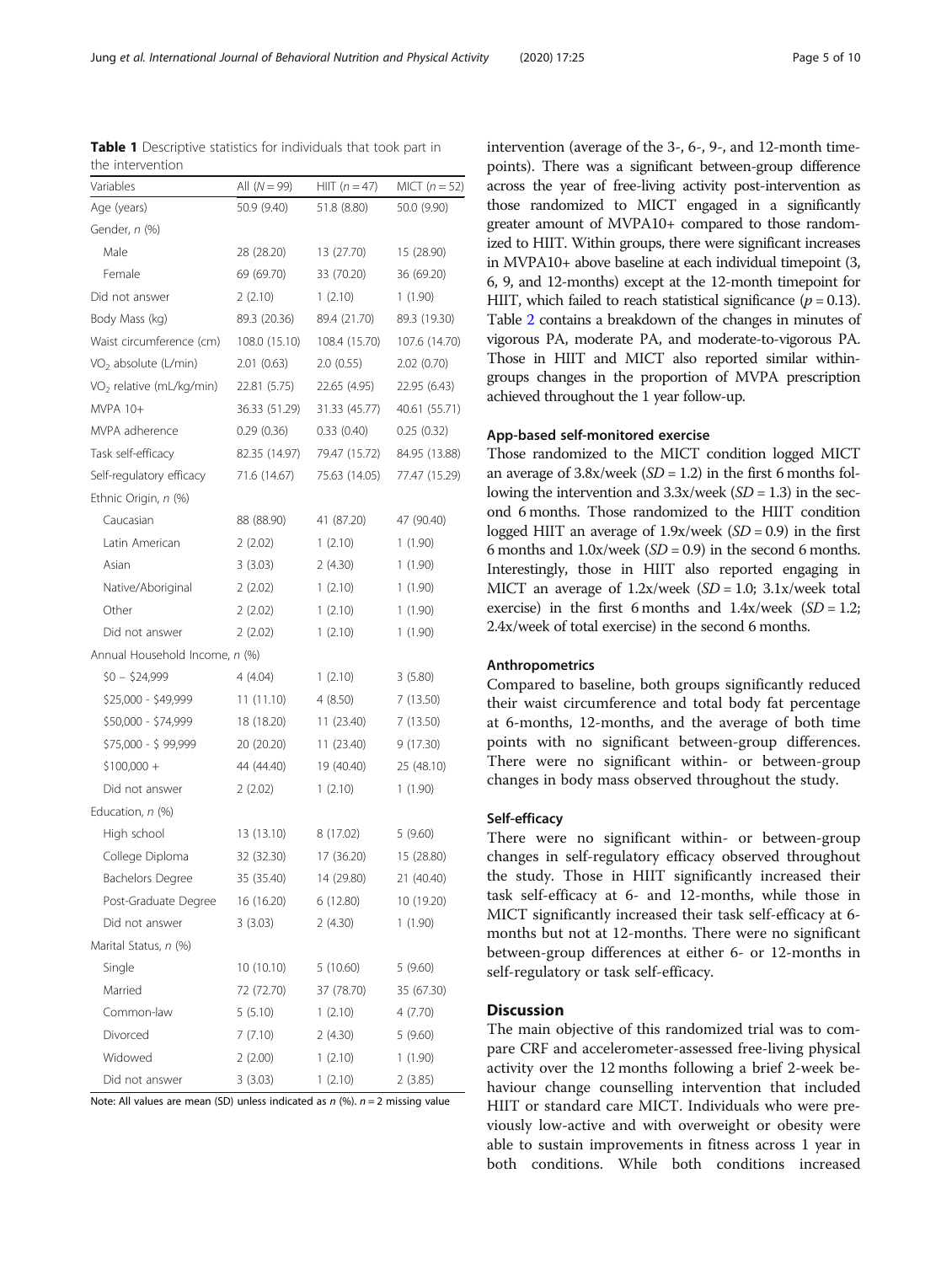<span id="page-5-0"></span>Jung et al. International Journal of Behavioral Nutrition and Physical Activity (2020) 17:25 Page 6 of 10



physical activity above baseline, individuals randomized to a prescription of 150 min per week of MICT engaged in significantly more accelerometer-measured physical activity than individuals who were prescribed 75 min per week of HIIT. Cardiometabolic risk factors including waist circumference and body fat percentage were also improved in both conditions throughout the 12 months following the intervention. Overall, these findings suggest a brief behaviour change counselling intervention, coupled with either HIIT or MICT, promotes

improvements in CRF, exercise, and body composition over 12 months in free-living conditions.

# Free-living changes in cardiorespiratory fitness and adherence to HIIT and MICT

There are a limited number of trials examining freeliving adherence to HIIT as compared to MICT. Roy et al. [[29\]](#page-9-0) recently reported 12-month free-living adherence to HIIT using a non-randomized study design in which individuals could self-select whether they would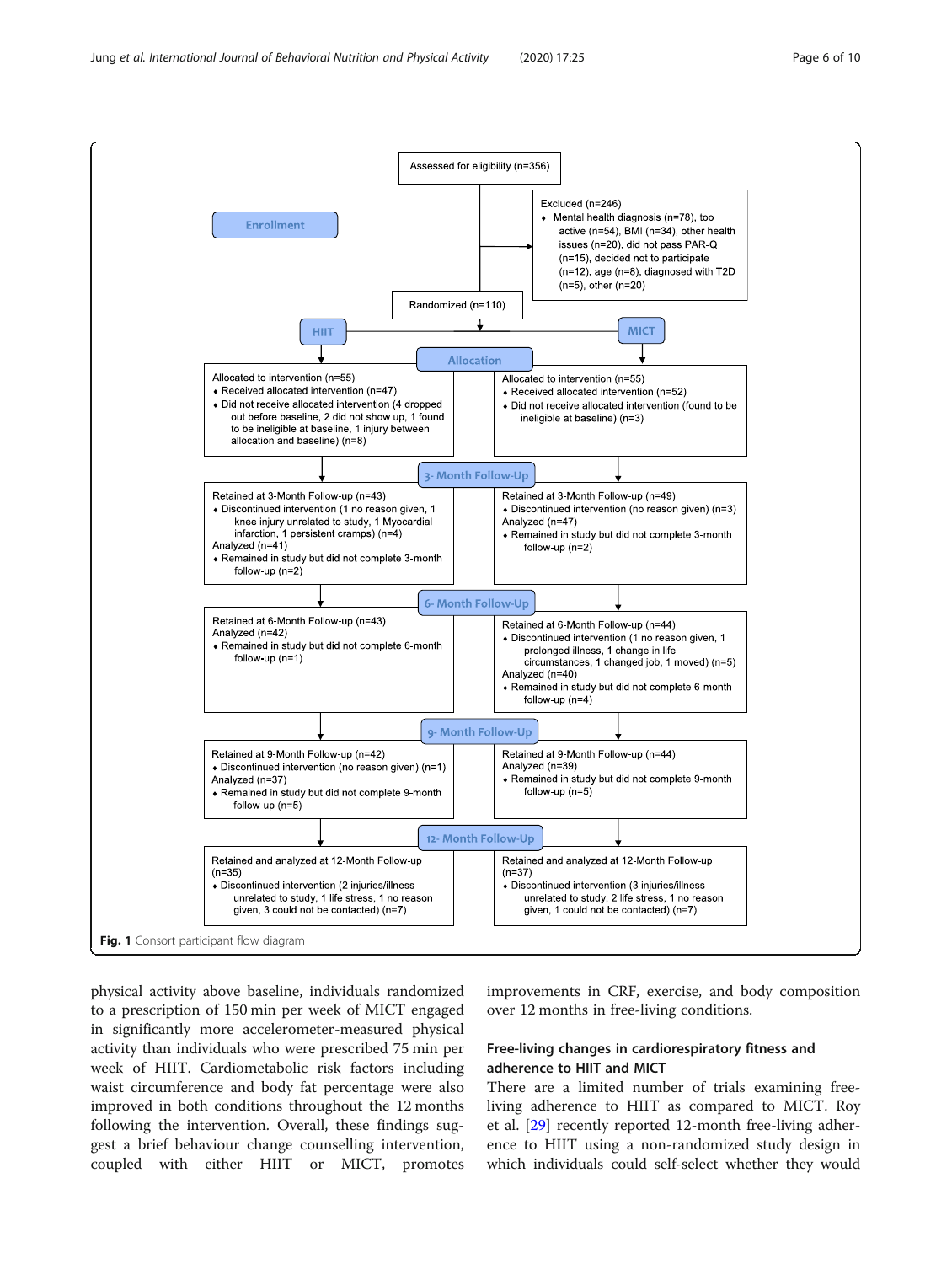<span id="page-6-0"></span>

| Table 2 Estimated change relative to baseline (with associated 95% confidence intervals and p-values) |  |  |  |  |  |  |  |  |  |  |  |  |  |
|-------------------------------------------------------------------------------------------------------|--|--|--|--|--|--|--|--|--|--|--|--|--|
|-------------------------------------------------------------------------------------------------------|--|--|--|--|--|--|--|--|--|--|--|--|--|

|                                      |                          | <b>HIIT</b>                   | $P$ -value | <b>MICT</b>                   | $P$ -value | Between group differences         | $P$ -value |
|--------------------------------------|--------------------------|-------------------------------|------------|-------------------------------|------------|-----------------------------------|------------|
| VO <sub>2</sub> absolute (L/min)     | Month 6                  | 0.15(0.06, 0.24)              | 0.002      | $0.12$ (0.05, 0.20)           | 0.001      | $0.03$ $(-0.09, 0.14)$            | 0.66       |
|                                      | Month 12                 | $0.16$ (0.08, 0.23)           | < 0.001    | $0.10$ $(0.02, 0.17)$         | 0.014      | $0.06$ ( $-0.04$ , $0.17$ )       | 0.25       |
|                                      | Average of the 12 months | 0.15(0.08, 0.23)              | < 0.001    | $0.11$ $(0.05, 0.18)$         | 0.001      | $0.04 (-0.06, 0.14)$              | 0.38       |
| VO <sub>2</sub> relative (mL/kg/min) | Month 6                  | 1.79 (0.68, 2.90)             | 0.002      | 1.79 (0.75, 2.83)             | 0.001      | $0.00 (-1.52, 1.52)$              | 1.00       |
|                                      | Month 12                 | 1.94 (0.88, 2.99)             | < 0.001    | 1.52 (0.50, 2.54)             | 0.004      | $0.42$ (-1.05, 1.88)              | 0.57       |
|                                      | Average of the 12 months | 1.86 (0.87, 2.85)             | < 0.001    | 1.66 (0.69, 2.62)             | 0.001      | $0.21 (-1.17, 1.59)$              | 0.76       |
| Watts peak                           | Month 6                  | 9.51 (3.83, 15.19)            | 0.001      | 8.12 (3.86, 12.38)            | < 0.001    | $1.39(-5.71, 8.48)$               | 0.70       |
|                                      | Month 12                 | 11.26 (6.53, 15.99)           | < 0.001    | 4.97 (0.25, 9.70)             | 0.04       | $6.28$ (-0.40, 12.97)             | 0.07       |
|                                      | Average of the 12 months | 10.38 (5.75, 15.02)           | < 0.001    | 6.55 (2.37, 10.73)            | 0.003      | $3.83$ (-2.40, 10.07)             | 0.22       |
| MVPA 10+                             | Month 3                  | 49.39 (30.15, 68.64)          | < 0.001    | 84.03 (53.00, 115.07)         | < 0.001    | $-34.64$ $(-71.16, 1.88)$         | 0.06       |
|                                      | Month 6                  | 29.36 (9.24, 49.48)           | 0.004      | 91.66 (63.91, 119.40)         | < 0.001    | $-62.30$ ( $-96.57$ , $-28.03$ )  | < 0.001    |
|                                      | Month 9                  | 39.80 (16.02, 63.57)          | 0.001      | 54.45 (25.92, 82.98)          | < 0.001    | $-14.65$ (-51.79, 22.49)          | 0.44       |
|                                      | Month 12                 | 24.17 (-7.49, 55.83)          | 0.13       | 44.26 (19.16, 69.37)          | < 0.001    | $-20.09$ ( $-60.50$ , 20.31)      | 0.33       |
|                                      | Average of the 12 months | 35.68 (17.22, 54.14)          | < 0.001    | 68.60 (48.66, 88.54)          | < 0.001    | $-32.92$ ( $-60.09$ , $-5.75$ )   | 0.02       |
| Vigorous PA                          | Month 3                  | 6.24 (2.09, 18.58)            | 0.001      | 2.09 (0.80, 5.42)             | 0.13       | 2.99 (0.70, 12.73)                | 0.14       |
|                                      | Month 6                  | 3.60 (1.21, 10.72)            | 0.021      | 3.47 (1.24, 9.72)             | 0.018      | 1.04 (0.23, 4.66)                 | 0.96       |
|                                      | Month 9                  | 6.70 (2.19, 20.50)            | < 0.001    | 2.88 (1.05, 7.89)             | 0.040      | 2.33 (0.52, 10.51)                | 0.27       |
|                                      | Month 12                 | 3.35 (1.06, 10.62)            | 0.040      | 2.02 (0.69, 5.89)             | 0.20       | 1.66 (0.34, 8.01)                 | 0.53       |
|                                      | Average of the 12 months | 4.74 (1.93, 11.67)            | < 0.001    | 2.55 (1.16, 5.58)             | 0.020      | 1.86 (0.56, 6.15)                 | 0.307      |
| Moderate PA                          | Month 3                  | 58.54 (34.77, 82.32)          | < 0.001    | 79.52 (39.63, 119.40)         | < 0.001    | $-20.97$ ( $-67.40$ , 25.46)      | 0.37       |
|                                      | Month 6                  | 17.13 (-6.67, 40.92)          | 0.16       | 93.71 (60.45, 126.97)         | < 0.001    | $-76.58$ (-117.48, -35.69)        | < 0.001    |
|                                      | Month 9                  | 19.00 (-6.50, 44.50)          | 0.14       | 67.61 (38.51, 96.71)          | < 0.001    | $-48.61$ $(-87.30, -9.92)$        | 0.014      |
|                                      | Month 12                 | $-7.70$ $(-41.10, 25.70)$     | 0.65       | 49.13 (13.38, 84.88)          | 0.007      | $-56.83$ ( $-105.76$ , $-7.91$ )  | 0.023      |
|                                      | Average of the 12 months | 21.74 (2.05, 41.44)           | 0.031      | 72.49 (48.66, 96.32)          | < 0.001    | $-50.75$ ( $-81.67$ , $-19.83$ )  | 0.001      |
| Moderate-to-vigorous PA              | Month 3                  | 68.47 (45.32, 91.63)          | < 0.001    | 86.36 (43.94, 128.78)         | < 0.001    | $-17.88$ (-66.21, 30.44)          | 0.47       |
|                                      | Month 6                  | 24.39 (0.45, 48.33)           | 0.046      | 98.98 (65.49, 132.46)         | < 0.001    | $-74.59$ (-115.75, -33.43)        | < 0.001    |
|                                      | Month 9                  | 26.31 (0.03, 52.58)           | 0.050      | 72.79 (41.86, 103.71)         | < 0.001    | $-46.48$ $(-87.06, -5.90)$        | 0.025      |
|                                      | Month 12                 | $-2.24 (-35.82, 31.33)$       | 0.90       | 61.61 (24.24, 98.99)          | 0.001      | $-63.86$ ( $-114.10$ , $-13.62$ ) | 0.013      |
|                                      | Average of the 12 months | 29.23 (9.68, 48.78)           | 0.004      | 79.93 (55.44, 104.42)         | < 0.001    | $-50.70$ ( $-82.04$ , $-19.37$ )  | 0.002      |
| Propotion of MVPA                    | Month 3                  | 0.39(0.25, 0.52)              | < 0.001    | 0.35(0.21, 0.48)              | < 0.001    | $0.04 (-0.15, 0.23)$              | 0.69       |
| prescription achieved                | Month 6                  | $0.22$ (0.08, 0.35)           | 0.002      | 0.39(0.28, 0.50)              | < 0.001    | $-0.18$ ( $-0.35$ , $-0.00$ )     | 0.05       |
|                                      | Month 9                  | $0.27$ (0.09, 0.45)           | 0.003      | 0.25(0.13, 0.36)              | < 0.001    | $0.02$ (-0.19, 0.23)              | 0.83       |
|                                      | Month 12                 | $0.13$ $(-0.06, 0.32)$        | 0.19       | 0.19(0.08, 0.29)              | < 0.001    | $-0.06$ ( $-0.28$ , 0.16)         | 0.61       |
|                                      | Average of the 12 months | 0.25(0.11, 0.39)              | < 0.001    | 0.29(0.21, 0.38)              | < 0.001    | $-0.04$ ( $-0.20$ , 0.12)         | 0.59       |
| Weight (kg)                          | Month 6                  | $-0.26$ ( $-1.10$ , 0.58)     | 0.54       | $-1.28$ ( $-3.32$ , 0.77)     | 0.22       | $1.02$ (-1.19, 3.23)              | 0.36       |
|                                      | Month 12                 | $0.00 (-1.32, 1.31)$          | 1.00       | $-1.48$ ( $-3.92$ , 0.97)     | 0.23       | $1.48$ (-1.30, 4.25)              | 0.29       |
|                                      | Average of the 12 months | $-0.13$ $(-1.09, 0.82)$       | 0.78       | $-1.38$ ( $-3.57$ , 0.81)     | 0.21       | $1.25 (-1.14, 3.64)$              | 0.30       |
| Waist circumference (cm)             | Month 6                  | $-1.89$ ( $-3.14$ , $-0.65$ ) | 0.003      | $-3.62$ ( $-5.84$ , $-1.39$ ) | 0.002      | $1.72$ (-0.82, 4.27)              | 0.18       |
|                                      | Month 12                 | $-2.62$ ( $-4.24$ , $-1.01$ ) | 0.002      | $-4.95$ $(-7.41, -2.49)$      | < 0.001    | $2.32$ (-0.62, 5.26)              | 0.12       |
|                                      | Average of the 12 months | $-2.26$ ( $-3.55$ , $-0.97$ ) | < 0.001    | $-4.28$ (-6.54, -2.02)        | < 0.001    | $2.02$ (-0.58, 4.63)              | 0.13       |
| Body fat (%)                         | Month 6                  | $-0.98$ ( $-1.55$ , $-0.41$ ) | 0.001      | $-0.93$ (-1.80, -0.07)        | 0.04       | $-0.05$ ( $-1.09$ , 0.99)         | 0.93       |
|                                      | Month 12                 | $-1.68$ ( $-2.47$ , $-0.90$ ) | < 0.001    | $-1.90$ ( $-2.88$ , $-0.92$ ) | < 0.001    | $0.22$ (-1.04, 1.47)              | 0.73       |
|                                      | Average of the 12 months | $-1.33$ ( $-1.94$ , $-0.73$ ) | < 0.001    | $-1.42$ ( $-2.27$ , $-0.56$ ) | 0.002      | $0.08$ ( $-0.96$ , 1.13)          | 0.87       |
| Task self-efficacy                   | Month 6                  | 12.50 (6.60, 18.40)           | < 0.001    | 7.50 (3.07, 11.93)            | 0.001      | 5.00 (-2.38, 12.38)               | 0.18       |
|                                      | Month 12                 | 10.00 (2.87, 17.13)           | 0.007      | $5.00 (-2.81, 12.81)$         | 0.21       | $5.00 (-5.58, 15.58)$             | 0.35       |
| Self-regulatory efficacy             | Month 6                  | $1.43$ (-4.62, 7.47)          | 0.64       | $3.57$ (-1.45, 8.59)          | 0.16       | $-2.14 (-10.00, 5.72)$            | 0.59       |
|                                      | Month 12                 | $-1.43$ (-12.39, 9.53)        | 0.80       | $2.86$ ( $-4.08$ , $9.80$ )   | 0.42       | $-4.29$ ( $-17.26$ , 8.69)        | 0.51       |

All values are estimated change (95% Cl)<br>Number of participants in HIIT: 3-months (*n* = 43); 6-months (*n* = 42); 9-months (*n* = 37); 12-months (*n* = 35)<br>Number of participants in MICT: 3-months (*n* = 49); 6-months (*n*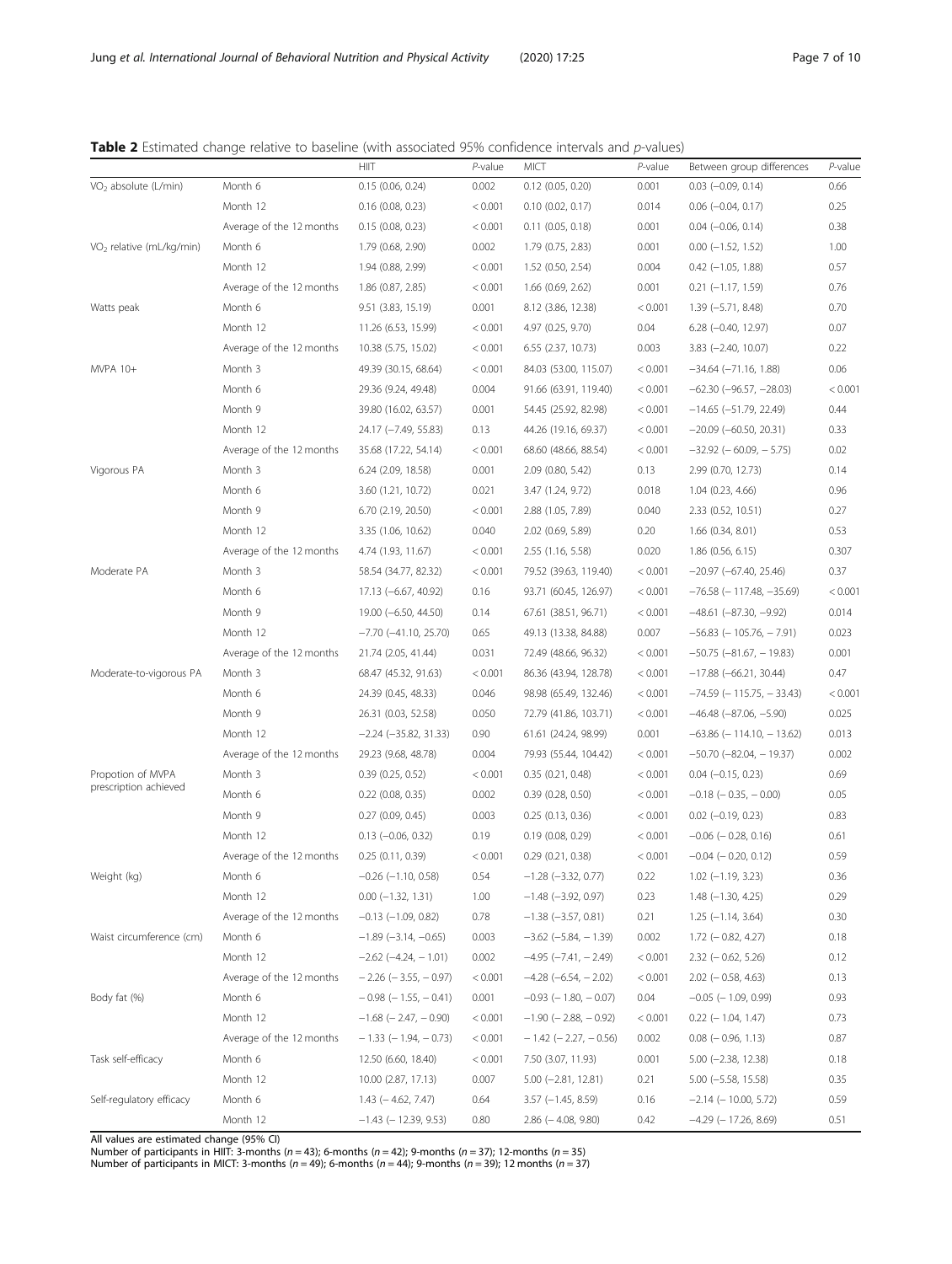<span id="page-7-0"></span>

engage in HIIT or MICT after completing one supervised bout of each exercise modality. In that study,  $\sim$  20% of individuals who self-selected to engage in HIIT over traditional MICT were still engaging in HIIT 1 year later. Unfortunately, incongruent measures of adherence precluded comparisons on rates of adherence between self-selected HIIT and MICT in that recent study [\[29](#page-9-0)]. Further, cardiorespiratory fitness was not directly assessed, but the authors did report estimated  $VO<sub>2peak</sub>$ was unchanged from baseline in both HIIT or MICT groups [\[29\]](#page-9-0). Our findings demonstrated participants in both groups engaged in  $\sim$  25–30% of the prescribed number of exercise minutes per week (as assessed by accelerometer), with no difference between conditions. Distinct from Roy and colleagues, we demonstrated significant and sustained improvements in absolute and relative  $VO<sub>2</sub>peak$  at the group level in both conditions, suggesting both HIIT and MICT are effective for improving CRF across 12 months of free-living conditions when previously low-active individuals receive an evidence-based behaviour change counselling intervention designed to promote exercise engagement.

Total minutes of purposeful exercise (MVPA10+) across 12 months were increased from baseline in both groups, but the increase for MICT was approximately 30 min greater than for HIIT. This is not surprising as the prescription for MICT involved 150 min per week whereas the prescription for HIIT totaled only 75 min per week. Despite engaging in less overall purposeful exercise, those randomized to HIIT had similar improvements in CRF. These findings support the time-efficiency of HIIT for promoting fitness improvements in the real-world under freeliving conditions. These improvements are clinically meaningful when interpreted in light of evidence that a 1 ml/kg/ min increment in  $\rm VO_{2peak}$  is associated with a 10% reduction in cardiovascular mortality risk [\[30,](#page-9-0) [31\]](#page-9-0). Longer-term studies will be needed to determine if greater increases in MVPA10+ in MICT (if sustained) would translate to differences in cardiometabolic health outcomes over time.

Interestingly, app-based self-reported exercise adherence indicated individuals randomized to (and prescribed) HIIT appeared to engage in both HIIT and MICT throughout the 12 months of follow-up. This provides evidence that, despite being prescribed HIIT 3 days per week, the previously inactive individuals in this trial chose to perform a combination of HIIT and MICT. These self-report data highlight potential limitations in accelerometry for determining adherence to HIIT in the real-world, indicate physiological adaptations in the HIIT group at 12 months may not be exclusively attributable to performing HIIT, and suggest prescribing exclusive HIIT may not be optimal for increasing exercise engagement.

# Improvements in body composition

A recent meta-analysis of supervised trials reported interval training (including low-volume HIIT) may be superior to MICT for improving fat loss [\[3\]](#page-9-0). Our findings add to the literature by showing both HIIT and MICT lead to reductions in DXA-assessed body fat percentage and waist circumference over 12 months of free-living exercise. One potential reason why we did not see significantly greater fat loss with HIIT could be related to the greater volume of purposeful exercise in those randomized to MICT. A second reason could be a diluted effect size compared to supervised studies given that not all participants were fully adherent to either HIIT or MICT. However, these findings should be interpreted with some caution given diet tends to be the primary driver of weight loss and we did not assess diet in the present study. Coupled with the finding of no change in body mass, these results suggest both HIIT and MICT were effective for improving body composition but not necessarily weight loss. Lifestyle interventions aiming to promote weight loss likely need to incorporate dietary changes in addition to exercise [\[32,](#page-9-0) [33](#page-9-0)].

# Changes in self-efficacy

Individuals will ultimately fail to initiate a new behaviour if they are not confident to perform that behaviour [\[14](#page-9-0)].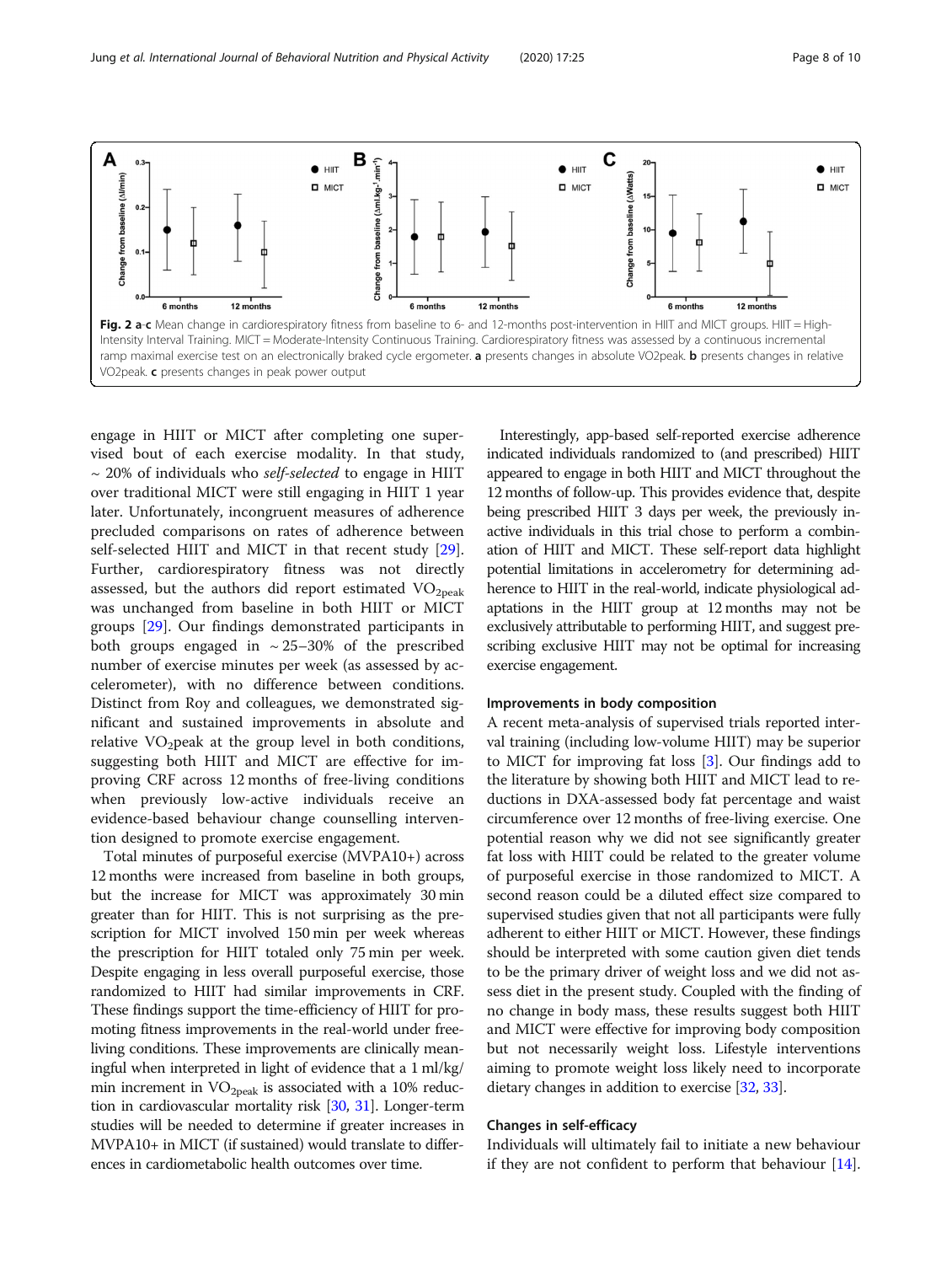<span id="page-8-0"></span>This may especially be the case for low-active individuals who may not have been successful in the past at performing and sticking to regular exercise. Bolstering selfefficacy throughout the supervised program was necessary to ensure our low-active participants had the confidence to perform and manage free-living exercise following the supervised phase. The observed increases in task self-efficacy suggests behaviour change counselling was effective at enhancing participants' self-efficacy to perform HIIT or MICT. While we observed modest exercise adherence rates, neither group significantly increased their self-regulatory self-efficacy. This finding was contrary to our a priori expectation, and as such it remains to be ascertained exactly why particpants in both conditions reported improvements in task selfefficacy, but not self-regulatory efficacy.

# Strengths and limitations

The decision to use two active trial arms rather than a no-treatment comparator group was informed by the research question comparing fitness between HIIT and MICT after 1 year of free-living physical activity. While this precluded us from parsing out effects of simply enrolling in a lifestyle intervention, it allowed us to examine the relative effects of free-living HIIT as compared to the traditionally-prescribed MICT. Offering participants the opportunity to self-select the exercise format may have limited the ability to estimate and measure the intensity level of the different types of exercise (e.g., cycling, running). However, this was necessary to be able to provide participants with the opportunity to self-select exercise modality. Self-selection develops autonomy and allowed participants to exercise in the format they would continue to use over the following year in free-living conditions.

We used MVPA10+ as an accelerometer-based measure of exercise because it can more appropriately capture purposeful exercise in the real-world. We have previously shown walking-based HIIT can be identified by accelerometry [\[11](#page-9-0)] but accelerometers do have limitations for quantifying HIIT in free-living conditions (e.g., individual vs. standard cutpoints for determining vigorous intensity). While the study was limited by the 28% dropout rate, data were examined using linear mixed models which incorporate baseline and trajectories of missing participants based on a 'missing at random' assumption. We assessed participants' proportion of MVPA prescription achieved. The assessment was limited in that it included purposeful moderate and vigorous exercise, not just the condition-specific intensity. There may have been a drift in exercise intensity within the two groups throughout the one-year of free-living exercise. This assessment helped to credit participants for the purposeful exercise they did perform even

though the operationalization did not perfectly align with the prescription.

Physical activity was the only health behaviour targeted in this intervention. Changes in diet were not assessed, and as such, the interpretation of our weight loss findings may be limited given diet, and not physical activity, tends to be the primary driver of weight loss. However, our randomization protocol helps to give confidence that potentially confounding factors, such as dietary changes, were randomly distributed between groups.

# Conclusion

Findings support the notion that 2 weeks of HIIT or MICT combined with behavior change counselling can lead to increased fitness levels for at least 1 year. Our previous pilot research demonstrated the feasibility of six-month adherence to HIIT, in line with the current results. However, over 12 months in this trial, those randomized to MICT achieved significantly more minutes of purposeful physical activity. Greater purposeful physical acitivty in MICT, in which the prescription called for twice as many minutes of exercise (150 vs. 75), points to efficacy of the brief behaviour change counselling protocol in promoting lasting improvements in MVPA. The self-report exercise adherence data also indicated individuals randomized to HIIT also selected to engage in purposeful MICT during 12 months of freeliving follow-up, which suggests HIIT may have "spillover" effects to increase other types of exercise and exclusive prescription of HIIT may not be ideal in the realworld. The approach of combining physical acivity training (of any type) with brief evidence-based behaviour change counselling should be explored in future studies in order to enhance adherence post-trial.

#### Supplementary information

Supplementary information accompanies this paper at [https://doi.org/10.](https://doi.org/10.1186/s12966-020-00933-8) [1186/s12966-020-00933-8](https://doi.org/10.1186/s12966-020-00933-8).

Additional file 1. Consort checklist. Additional file 2. Group-level descriptive statistics for all study outcomes.

#### Acknowledgements

None.

#### Data sharing statement

Data are available upon reasonable request to the corresponding author.

### Authors' contributions

MJ and JL conceptualized the intervention design; MJ, JL, MB, and JS contributed to the development of the trial methodology. SL, JB, JL, MM contributed to the data acquisition. TL and JS carried out the statistical analyses. MJ, JL, and SL interpreted the data and prepared the final manuscript. All authors read, provided revisions, and approved the final manuscript.